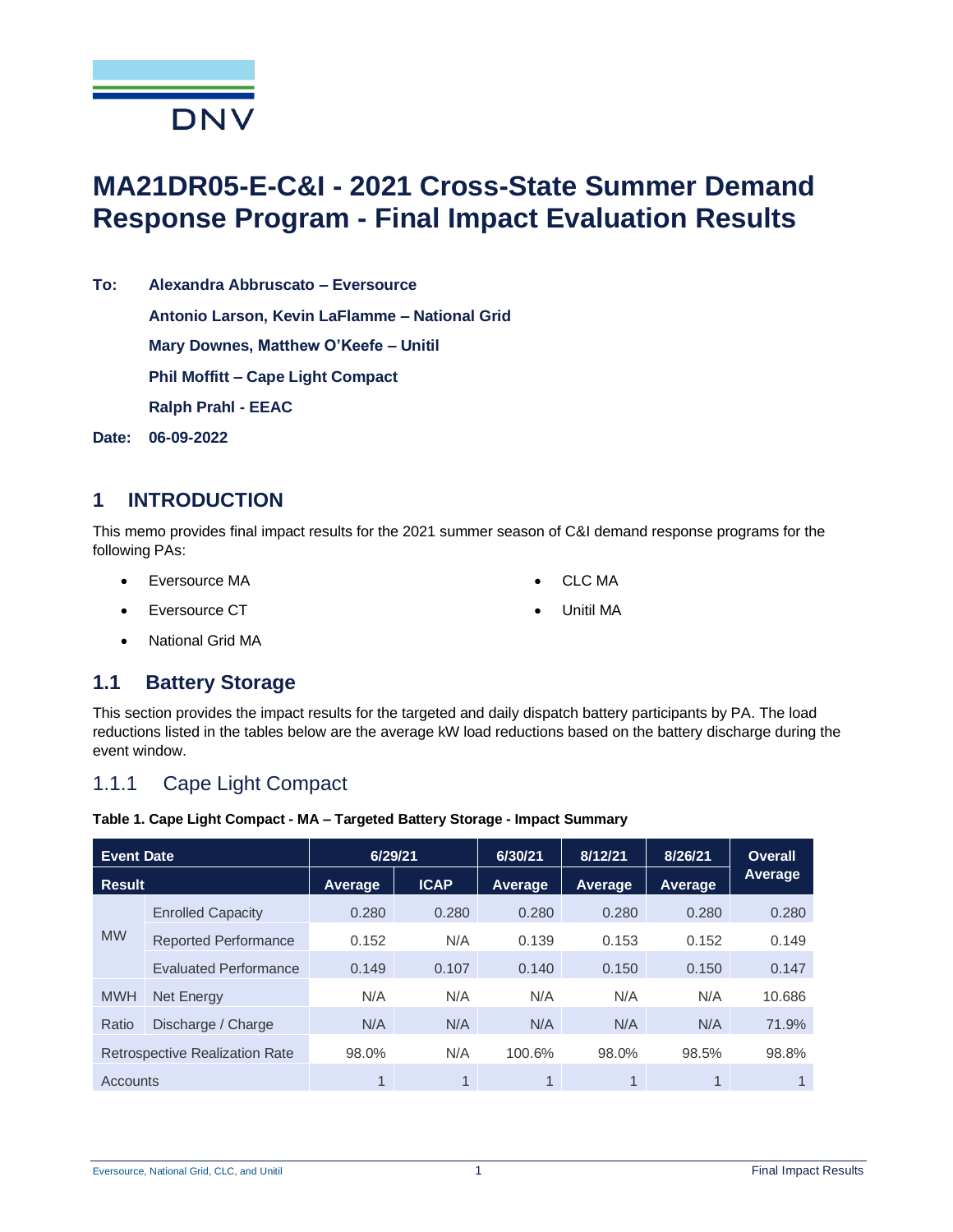

# 1.1.2 Eversource MA/CT

### **Table 2. Eversource - MA - Targeted Battery Storage - Impact Summary**

| <b>Event Date</b>                     |                              | 6/29/21 |             | 6/30/21 | 8/12/21        | 8/13/21        | 8/26/21 | <b>Overall</b> |
|---------------------------------------|------------------------------|---------|-------------|---------|----------------|----------------|---------|----------------|
| <b>Result</b>                         |                              | Average | <b>ICAP</b> | Average | <b>Average</b> | <b>Average</b> | Average | <b>Average</b> |
| <b>MW</b>                             | <b>Enrolled Capacity</b>     | 0.940   | 0.940       | 0.940   | 1.057          | 1.057          | 1.057   | 1.010          |
|                                       | <b>Reported Performance</b>  | 0.452   | N/A         | 0.329   | 0.517          | 0.534          | 0.700   | 0.506          |
|                                       | <b>Evaluated Performance</b> | 0.453   | 0.344       | 0.329   | 0.517          | 0.534          | 0.700   | 0.506          |
| <b>MWH</b>                            | <b>Net Energy</b>            | N/A     | N/A         | N/A     | N/A            | N/A            | N/A     | 14.166         |
| Ratio                                 | Discharge / Charge           | N/A     | N/A         | N/A     | N/A            | N/A            | N/A     | 60.1%          |
| <b>Retrospective Realization Rate</b> |                              | 100.2%  | N/A         | 100.0%  | 100.0%         | 100.0%         | 100.0%  | 100.0%         |
| <b>Accounts</b>                       |                              | 6       | 6           | 6       | 7              | $\overline{7}$ |         | 6.6            |

### **Table 3. Eversource - MA – Daily Battery Storage - Impact Summary**

| <b>Event Date</b> |                                       | 6/29/21     | <b>Daily</b> |
|-------------------|---------------------------------------|-------------|--------------|
| <b>Result</b>     |                                       | <b>ICAP</b> | Average      |
|                   | <b>Enrolled Capacity</b>              | 5.246       | 5.246        |
| <b>MW</b>         | <b>Reported Performance</b>           | N/A         | 4.262        |
|                   | <b>Evaluated Performance</b>          | 1.541       | 4.252        |
| <b>MWH</b>        | Net Energy                            | N/A         | 229.269      |
| Ratio             | Discharge / Charge                    | N/A         | 81.7%        |
|                   | <b>Retrospective Realization Rate</b> | N/A         | 99.8%        |
| Events            |                                       | N/A         | 35           |
| Accounts          |                                       | 9           | 9            |

### **Table 4. Eversource - CT – Daily Battery Storage - Impact Summary**

| <b>Event Date</b> |                                       | 6/29/21     | <b>Daily</b>   |  |
|-------------------|---------------------------------------|-------------|----------------|--|
| <b>Result</b>     |                                       | <b>ICAP</b> | <b>Average</b> |  |
|                   | <b>Enrolled Capacity</b>              | 0.200       | 0.200          |  |
| <b>MW</b>         | <b>Reported Performance</b>           | N/A         | 0.161          |  |
|                   | <b>Evaluated Performance</b>          | 0.006       | 0.161          |  |
| <b>MWH</b>        | Net Energy                            | N/A         | 6.919          |  |
| Ratio             | Discharge / Charge                    | N/A         | 85.0%          |  |
|                   | <b>Retrospective Realization Rate</b> | N/A         | 99.9%          |  |
| Events            |                                       | N/A         | 35             |  |
| Accounts          |                                       |             |                |  |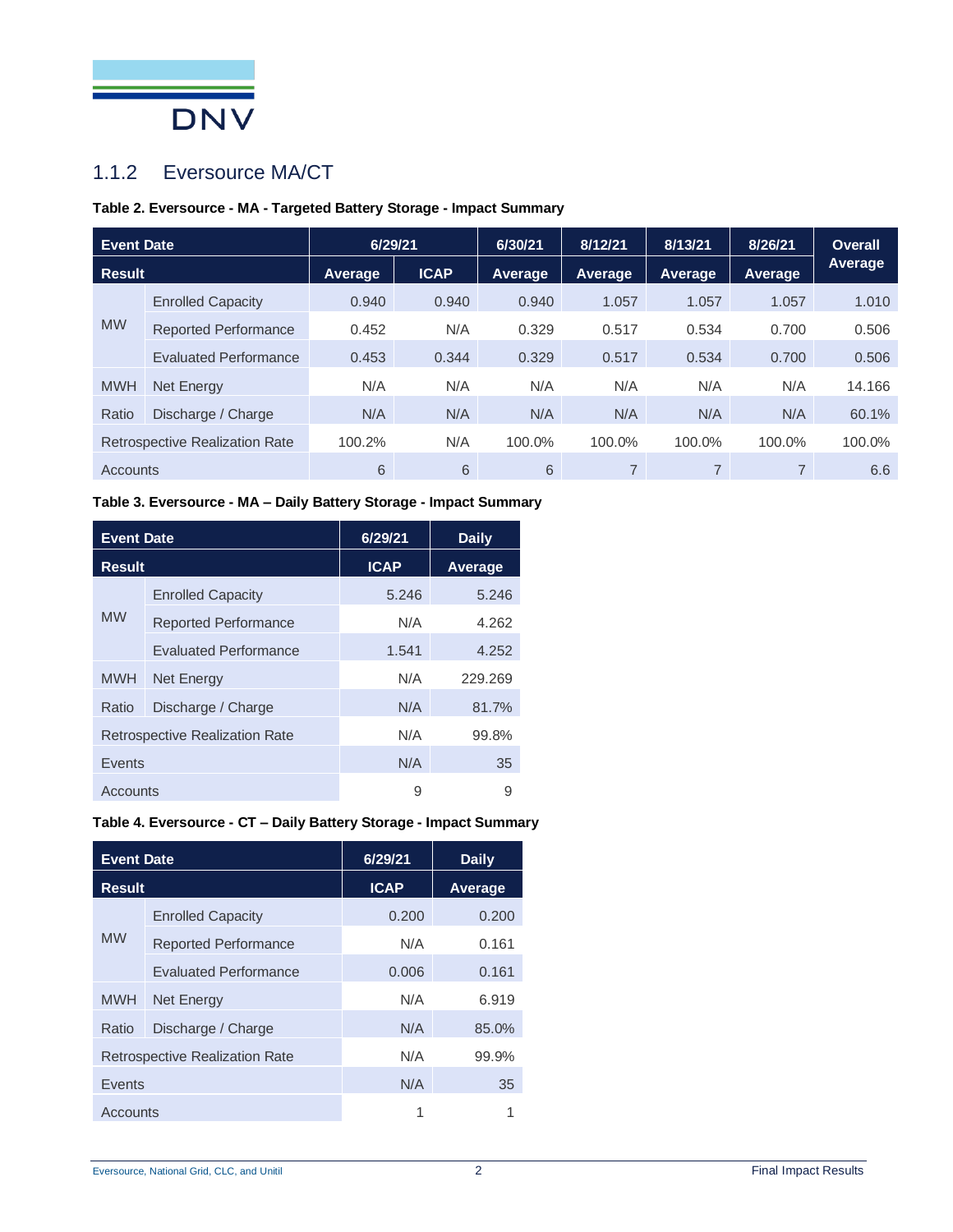

# **1.2 Thermal Storage**

This section provides the impact results for the C&I thermal storage participants by PA.

# 1.2.1 Eversource MA/CT

### **Table 5. Eversource - MA - Targeted Thermal Storage - Impact Summary**

| <b>Event Date</b>                     |                              | 6/29/21 |                | 8/12/21 | 8/13/21        | 8/26/21        | <b>Overall</b> |
|---------------------------------------|------------------------------|---------|----------------|---------|----------------|----------------|----------------|
| <b>Result</b>                         |                              | Average | <b>ICAP</b>    | Average | <b>Average</b> | <b>Average</b> | Average        |
|                                       | <b>Enrolled Capacity</b>     | 0.300   | 0.300          | 0.300   | 0.300          | 0.300          | 0.300          |
| <b>MW</b>                             | <b>Reported Performance</b>  | 0.300   | N/A            | 0.300   | 0.300          | 0.300          | 0.300          |
|                                       | <b>Evaluated Performance</b> | 0.129   | 0.088          | 0.217   | 0.269          | 0.273          | 0.222          |
| <b>Retrospective Realization Rate</b> |                              | 43%     | N/A            | 72.3%   | 89.7%          | 91.0%          | 74.0%          |
| Accounts                              |                              |         | $\overline{ }$ |         | $\mathbf{1}$   | и              |                |

### **Table 6. Eversource - CT - Targeted Thermal Storage - Impact Summary**

| <b>Event Date</b>                     |                              | 6/29/21 |             | 6/30/21 | 8/12/21        | 8/13/21        | 8/26/21 | <b>Overall</b> |
|---------------------------------------|------------------------------|---------|-------------|---------|----------------|----------------|---------|----------------|
| <b>Result</b>                         |                              | Average | <b>ICAP</b> | Average | <b>Average</b> | <b>Average</b> | Average | <b>Average</b> |
| <b>MW</b>                             | <b>Enrolled Capacity</b>     | 1.250   | 1.250       | 1.250   | 1.250          | 1.250          | 1.250   | 1.250          |
|                                       | <b>Reported Performance</b>  | 1.250   | N/A         | 1.250   | 1.250          | 1.250          | 1.250   | 1.250          |
|                                       | <b>Evaluated Performance</b> | 0.943   | 0.945       | 0.945   | 1.414          | 1.241          | 1.414   | 1.192          |
| <b>Retrospective Realization Rate</b> |                              | 75.4%   | N/A         | 75.6%   | 113.1%         | 99.3%          | 113.1%  | 95.4%          |
| Accounts                              |                              |         |             |         |                |                |         |                |

#### **Table 7. Eversource - MA – Daily Thermal Storage - Impact Summary**

| <b>Event Date</b> |                                       | 6/29/2021   | <b>Daily</b>   |  |
|-------------------|---------------------------------------|-------------|----------------|--|
| <b>Result</b>     |                                       | <b>ICAP</b> | <b>Average</b> |  |
|                   | <b>Enrolled Capacity</b>              | 0.300       | 0.300          |  |
| <b>MW</b>         | <b>Reported Performance</b>           | N/A         | 0.300          |  |
|                   | <b>Evaluated Performance</b>          | 0.398       | 0.212          |  |
|                   | <b>Retrospective Realization Rate</b> | N/A         | 70.7%          |  |
| Events            |                                       | 1           | 35             |  |
| Accounts          |                                       |             |                |  |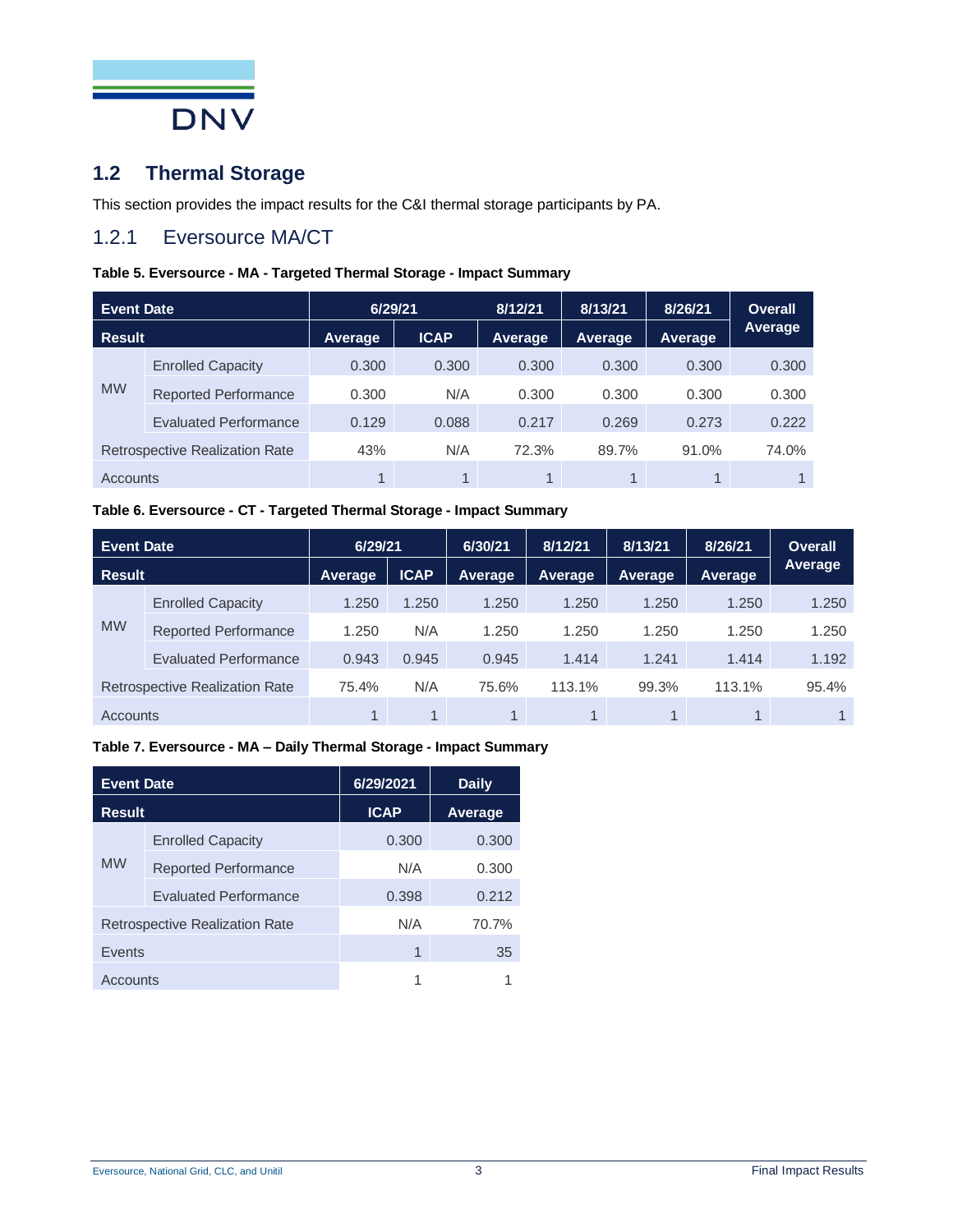

# **1.3 C&I Targeted Curtailment**

This section provides the impact results for the C&I targeted and daily curtailment participants by PA.

# 1.3.1 Cape Light Compact

- Summer 2021 targeted curtailment retrospective realization rate of 81.6%.
- Not evaluated in summer 2019 study, however, the retrospective realization rate for other program administrators was between 78.3% and 99.8%.
- Winter 2020-2021 retrospective realization rate was 64.5%.

|  | Table 8. Cape Light Compact - MA - Targeted Curtailment - Impact Summary |  |
|--|--------------------------------------------------------------------------|--|
|  |                                                                          |  |
|  |                                                                          |  |

| <b>Event Date</b>                        |           |                                                     | 6/29/21        |             | 6/30/21 | 8/12/21 | 8/26/21 | <b>Overall</b> |
|------------------------------------------|-----------|-----------------------------------------------------|----------------|-------------|---------|---------|---------|----------------|
| <b>Result</b>                            |           |                                                     | <b>Average</b> | <b>ICAP</b> | Average | Average | Average | <b>Average</b> |
| Enrolled                                 |           | <b>Enrolled Capacity</b>                            | 1.048          | 1.048       | 1.048   | 1.048   | 1.048   | 1.048          |
| Settlement                               |           | Reported Asymmetric                                 | 1.642          | N/A         | 1.494   | 1.542   | 1.003   | 1.420          |
|                                          | <b>MW</b> | <b>Validated Asymmetric</b>                         | 1.296          | 1.252       | 1.306   | 1.195   | 0.963   | 1.190          |
| Impact                                   |           | <b>Evaluated Asymmetric</b>                         | 1.296          | 1.252       | 1.306   | 1.195   | 0.962   | 1.190          |
|                                          |           | <b>Evaluated Symmetric</b>                          | 1.295          | 1.251       | 1.149   | 1.164   | 0.956   | 1.141          |
| Retrospective<br><b>Realization Rate</b> |           | Evaluated Symmetric /<br><b>Reported Asymmetric</b> | 78.8%          | N/A         | 76.9%   | 75.5%   | 95.3%   | 81.6%          |
| Accounts                                 |           |                                                     | 17             | 17          | 17      | 17      | 17      | 17             |

# 1.3.2 Unitil MA

- Summer 2021 targeted curtailment retrospective realization rate of 51.2%.
- Summer 2019 retrospective realization rate of 90.8%. MA statewide retrospective realization rate of 81.1%.
- Insufficient data for one out of 3 participants for three events. One out of two participants with sufficient data had a significant downward adjustment, resulting in a low realization rate.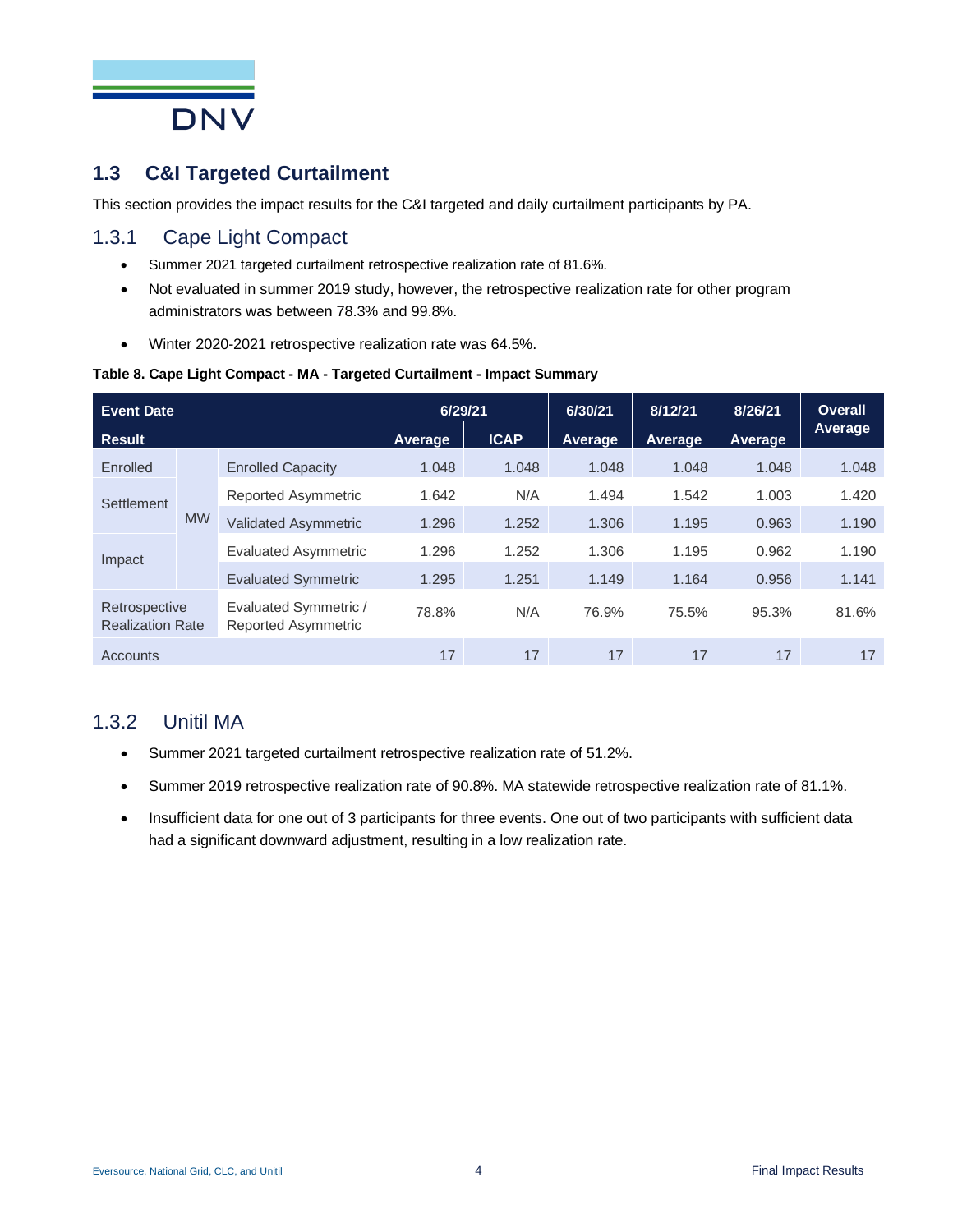

#### **Table 9. Unitil - MA - Targeted Curtailment - Impact Summary**

| <b>Event Date</b>                               |           |                                                    | 6/29/21 |             | 6/30/21 | 8/12/21        | 8/13/21 | 8/26/21        | <b>Overall</b> |
|-------------------------------------------------|-----------|----------------------------------------------------|---------|-------------|---------|----------------|---------|----------------|----------------|
| <b>Result</b>                                   |           |                                                    | Average | <b>ICAP</b> | Average | <b>Average</b> | Average | Average        | Average        |
| <b>Enrolled</b>                                 |           | Enrolled                                           | 0.800   | 0.800       | 0.800   | 0.550          | 0.550   | 0.550          | 0.650          |
| <b>Settlement</b>                               | <b>MW</b> | Reported                                           | 0.575   | N/A         | 0.611   | 0.410          | 0.313   | 0.194          | 0.421          |
|                                                 |           | Validated                                          | 0.575   | 0.575       | 0.596   | 0.410          | 0.311   | 0.191          | 0.416          |
| Impact                                          |           | Evaluated                                          | 0.575   | 0.575       | 0.585   | 0.410          | 0.311   | 0.191          | 0.414          |
|                                                 |           | Evaluated                                          | 0.547   | 0.547       | 0.563   | 0.107          | 0.056   | 0.047          | 0.264          |
| <b>Retrospective</b><br><b>Realization Rate</b> |           | Evaluated<br>Symmetric /<br>Reported<br>Asymmetric | 95.1%   | N/A         | 92.3%   | 26.2%          | 18.0%   | 24.2%          | 51.2%          |
| <b>Accounts</b>                                 |           |                                                    | 3       | 3           | 3       | $\overline{2}$ | 2       | $\overline{2}$ | 2.4            |

# 1.3.3 Eversource MA

- Summer 2021 targeted curtailment retrospective realization rate of 72.6% in MA.
- Summer 2019 realization rate of 78.3%; by event, realization rate between 64.5% and 90.6%. Winter 2020- 2021 realization rate was 67.4%.

### **Table 10. Eversource - MA - Targeted Curtailment - Impact Summary**

| <b>Event Date</b>                        |           |                                                    | 6/29/21        |             | 6/30/21 | 8/12/21 | 8/13/21 | 8/26/21 | <b>Overall</b> |
|------------------------------------------|-----------|----------------------------------------------------|----------------|-------------|---------|---------|---------|---------|----------------|
| <b>Result</b>                            |           |                                                    | <b>Average</b> | <b>ICAP</b> | Average | Average | Average | Average | Average        |
| Enrolled                                 |           | Enrolled<br>Capacity                               | 94.286         | 94.286      | 94.286  | 95.158  | 95.158  | 95.296  | 94.837         |
| Settlement                               |           | Reported<br>Asymmetric                             | 94.664         | N/A         | 86.865  | 61.197  | 75.735  | 85,017  | 80.696         |
|                                          | <b>MW</b> | Validated<br>Asymmetric                            | 95.764         | 95.177      | 87,270  | 60.139  | 74.950  | 84.404  | 80.505         |
|                                          |           | Evaluated<br>Asymmetric                            | 93.707         | 94.048      | 85.553  | 55.997  | 73.502  | 83.184  | 78.389         |
| Impact                                   |           | Evaluated<br>Symmetric                             | 61.782         | 62.030      | 55.669  | 49.456  | 53.134  | 70.221  | 58.052         |
| Retrospective<br><b>Realization Rate</b> |           | Evaluated<br>Symmetric /<br>Reported<br>Asymmetric | 65.3%          | N/A         | 64.1%   | 80.8%   | 70.2%   | 82.6%   | 72.6%          |
| Accounts                                 |           |                                                    | 288            | 288         | 288     | 306     | 306     | 307     | 299            |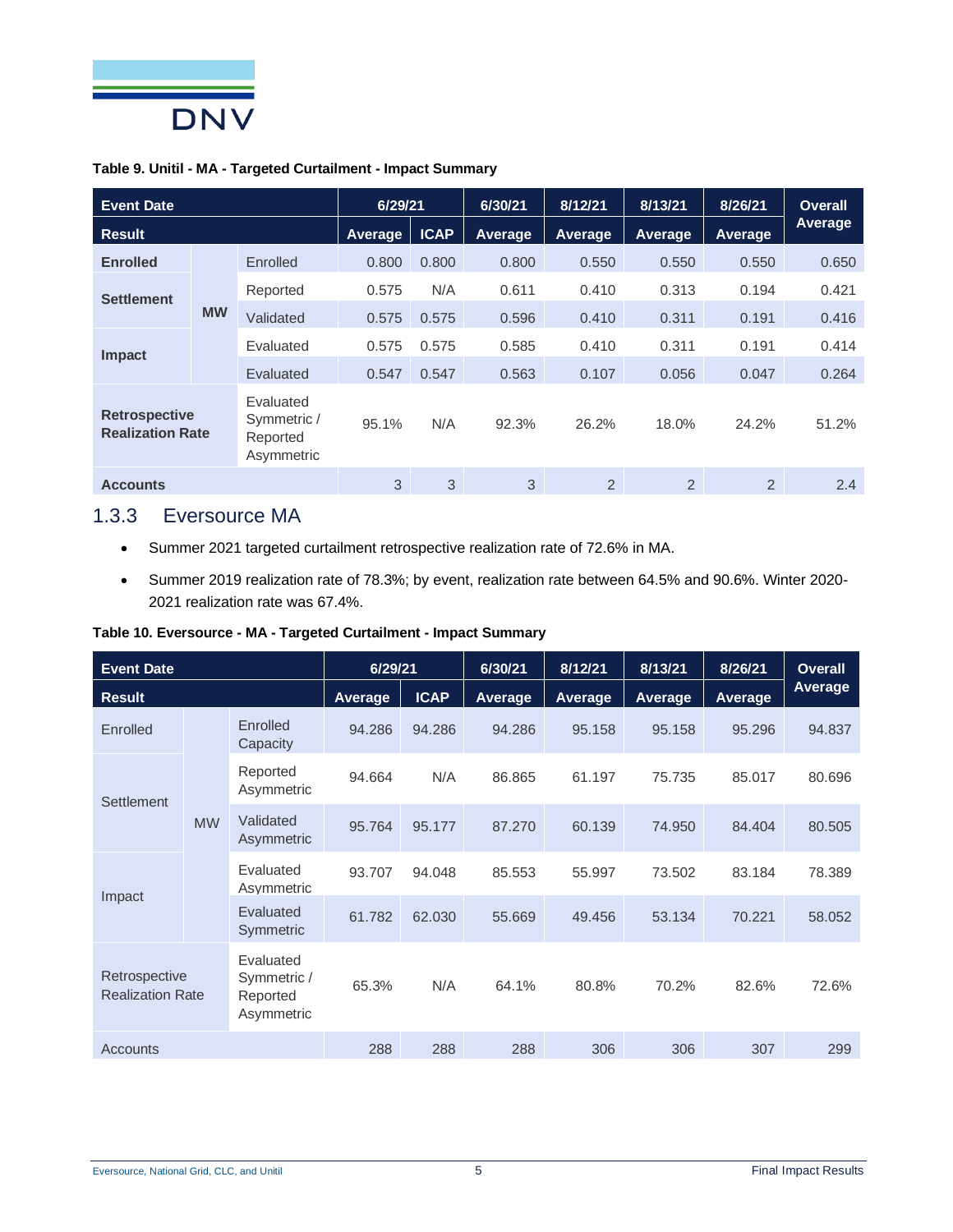

### 1.3.4 Eversource CT

- Summer 2021 targeted curtailment retrospective realization rate of 83.9% in CT.
- Summer 2019 realization rate of 87.6%; by event, realization rate between 86.7% and 88.9%. Winter 2020- 2021 realization rate was 65.7%.

| <b>Event Date</b>                        |           |                                                    | 6/29/21 |             | 6/30/21        | 8/12/21 | 8/13/21 | 8/26/21 | <b>Overall</b> |
|------------------------------------------|-----------|----------------------------------------------------|---------|-------------|----------------|---------|---------|---------|----------------|
| <b>Result</b>                            |           |                                                    | Average | <b>ICAP</b> | <b>Average</b> | Average | Average | Average | <b>Average</b> |
| Enrolled                                 |           | Enrolled<br>Capacity                               | 79.100  | 79.100      | 79.100         | 84.390  | 84.470  | 84.470  | 82,306         |
| Settlement                               | <b>MW</b> | Reported<br>Asymmetric                             | 55.663  | N/A         | 65.468         | 57.196  | 66.534  | 49.539  | 58.880         |
|                                          |           | Validated<br>Asymmetric                            | 56.341  | 56.233      | 66.267         | 57.922  | 67.247  | 50.029  | 59.561         |
|                                          |           | Evaluated<br>Asymmetric                            | 55.228  | 55.402      | 64.462         | 55.273  | 65.252  | 48.992  | 57.841         |
| Impact                                   |           | Evaluated<br>Symmetric                             | 49.771  | 49.827      | 59.771         | 47.047  | 55.368  | 36.376  | 49.667         |
| Retrospective<br><b>Realization Rate</b> |           | Evaluated<br>Symmetric /<br>Reported<br>Asymmetric | 89.4%   | N/A         | 91.3%          | 82.3%   | 83.2%   | 73.4%   | 83.9%          |
| <b>Accounts</b>                          |           |                                                    | 204     | 204         | 204            | 240     | 241     | 241     | 226            |

#### **Table 11. Eversource - CT - Targeted Curtailment - Impact Summary**

# 1.3.5 National Grid MA

- Summer 2021 targeted curtailment retrospective realization rate of 83.6% for targeted dispatch participants.
- Summer 2019 targeted curtailment retrospective realization rate of 81.9%. Winter 2020-2021 realization rate was 65.9%.
- For dual participants, daily dispatch performance was calculated first, and then the load was reconstituted to calculate the targeted dispatch performance.
- One battery storage customer participated and provided asset level data in the daily dispatch program. That customer's performance is called out separately in Table 13.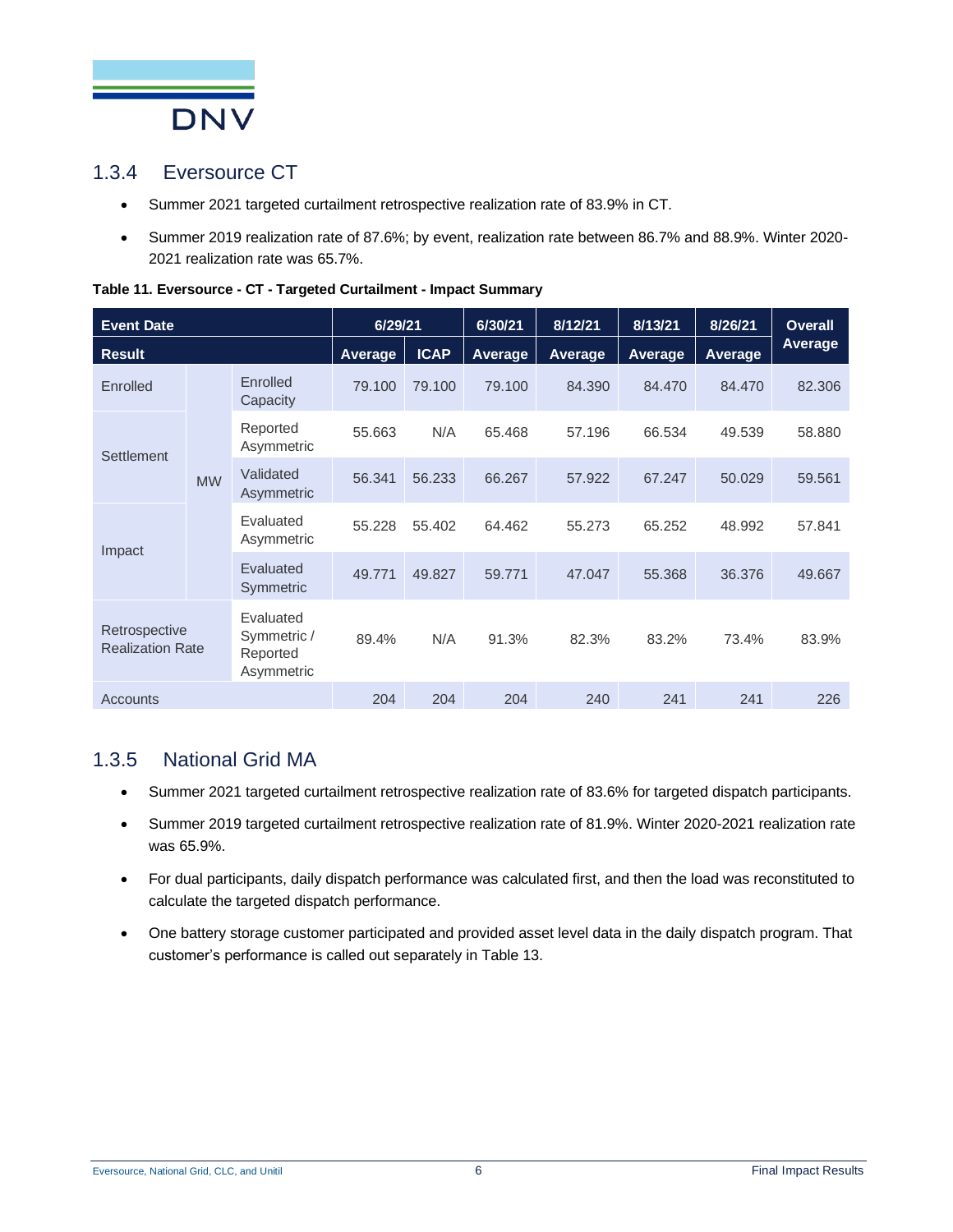

### **Table 12. National Grid - MA - Daily Dispatch - Impact Summary**

| <b>Event Date</b>                        |           |                                              | 6/29/21     | <b>Event</b> |  |
|------------------------------------------|-----------|----------------------------------------------|-------------|--------------|--|
| <b>Result</b>                            |           |                                              | <b>ICAP</b> | Average      |  |
| Enrolled                                 | <b>MW</b> | <b>Enrolled Capacity</b>                     | 20.980      | 20.914       |  |
| Settlement                               |           | Reported Asymmetric                          | N/A         | 15.304       |  |
|                                          |           | <b>Validated Asymmetric</b><br>18.212        |             | 19.355       |  |
| Impact                                   |           | <b>Evaluated Asymmetric</b><br>18.244        |             | 19.245       |  |
|                                          |           | <b>Evaluated Symmetric</b>                   | 18.181      | 17.864       |  |
| Retrospective<br><b>Realization Rate</b> |           | Evaluated Symmetric /<br>Reported Asymmetric | N/A         | 116.7%       |  |
| Events                                   |           |                                              | N/A         | 25           |  |
| Accounts                                 |           |                                              | 26          | 25.8         |  |

### **Table 13. National Grid - MA – Daily Dispatch Battery Storage - Impact Summary**

| <b>Event Date</b>                     |                              | 6/29/21     | <b>Event</b> |  |
|---------------------------------------|------------------------------|-------------|--------------|--|
| <b>Result</b>                         |                              | <b>ICAP</b> | Average      |  |
| <b>MW</b>                             | <b>Enrolled Capacity</b>     | 3.200       | 3.200        |  |
|                                       | <b>Reported Performance</b>  | N/A         | 1.573        |  |
|                                       | <b>Evaluated Performance</b> | 1.217       | 1.573        |  |
| <b>MWH</b>                            | Net Energy                   | N/A         | 380.487      |  |
| Ratio                                 | Discharge / Charge           | N/A         | 28.9%        |  |
| <b>Retrospective Realization Rate</b> |                              | N/A         | 100.0%       |  |
| Events                                |                              | N/A         | 25           |  |
| Accounts                              |                              | 1           |              |  |